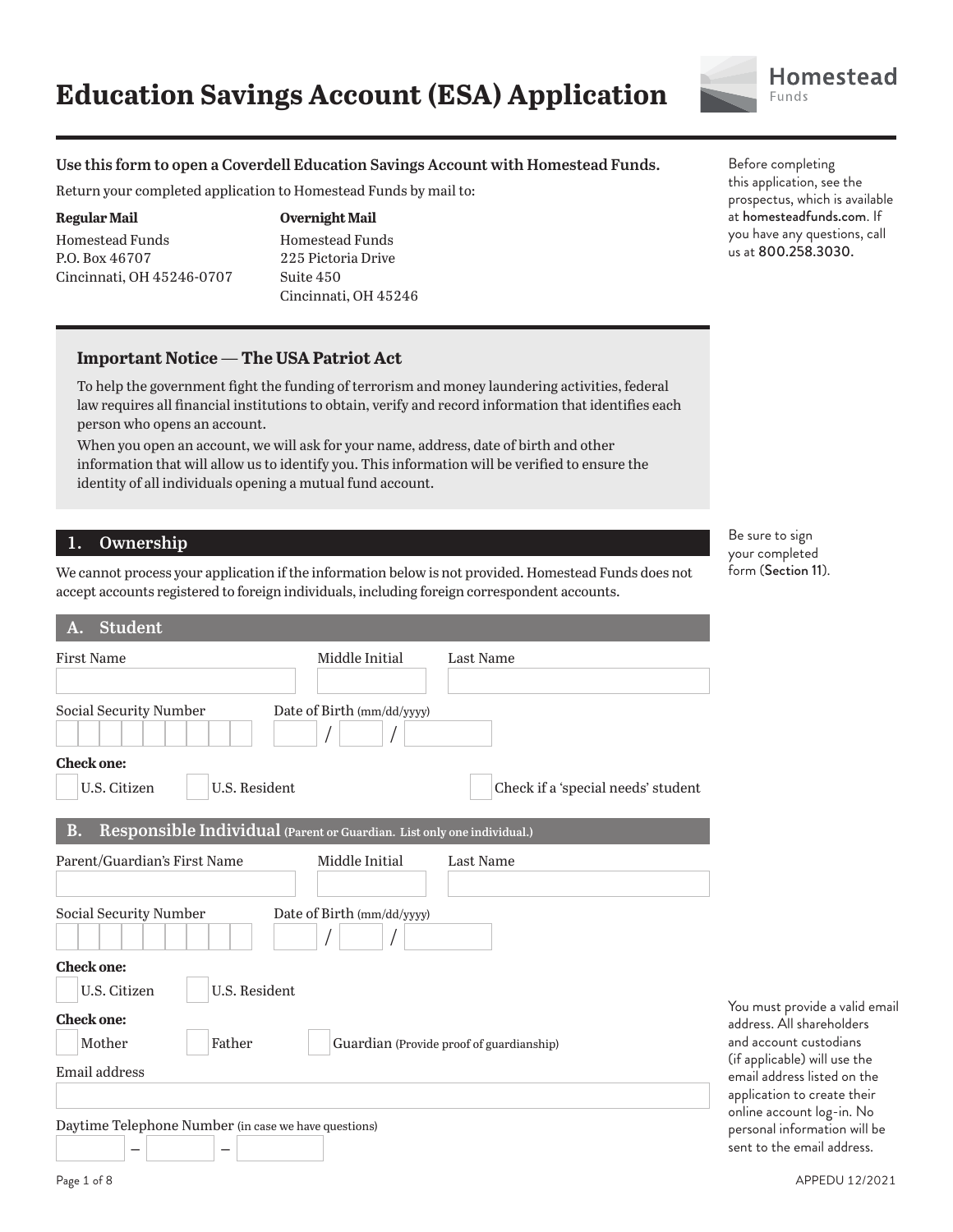# **Education Savings Account (ESA) Application**



A P.O. Box will not be

#### **2. Address**

| ∠.<br>Auuress<br><b>Provide the student's residential street address:</b> |                                                                                           |          | accepted as a residential<br>street address. A rural<br>route, APO or FPO address |  |
|---------------------------------------------------------------------------|-------------------------------------------------------------------------------------------|----------|-----------------------------------------------------------------------------------|--|
| Student's Residential Street Address                                      |                                                                                           |          | will be accepted.                                                                 |  |
| City                                                                      | <b>State</b>                                                                              | Zip Code |                                                                                   |  |
| Parent/Guardian's Street Address                                          | Provide the parent/guardian's residential street address if different from the student's: |          |                                                                                   |  |
|                                                                           |                                                                                           |          | The parent/guardian's address<br>will be used as the address of                   |  |

# City State Zip Code

## **If you want account correspondence sent to an address other than the parent/guardian's street address.**

| Mailing Address (Your mailing address may be a P.O. Box) |              |          |  |
|----------------------------------------------------------|--------------|----------|--|
|                                                          |              |          |  |
| City                                                     | <b>State</b> | Zip Code |  |
|                                                          |              |          |  |
|                                                          |              |          |  |

# **3. Phone Services**

We will act on your instructions to buy, exchange or sell shares by phone unless you check the box to opt out of those services below. You must have bank instructions on file to make purchases by phone.

**Neither Homestead Funds nor the Transfer Agent will be liable for properly acting upon telephone instructions believed to be genuine.**

#### **Check to Opt Out:**

I DO NOT want to make **purchases, exchanges** and **distributions** by phone.

Please note that for phone purchases we must have bank instructions on file. Complete **Section 9**.

record. If the student has a different address from the parent/guardian, the student will receive copies of statements to their address.

# **Need Help?**

Homestead Funds Client Service Representatives are available on business days from 8:30 a.m. to 5:00 p.m. E.T.

# Call **1.800.258.3030**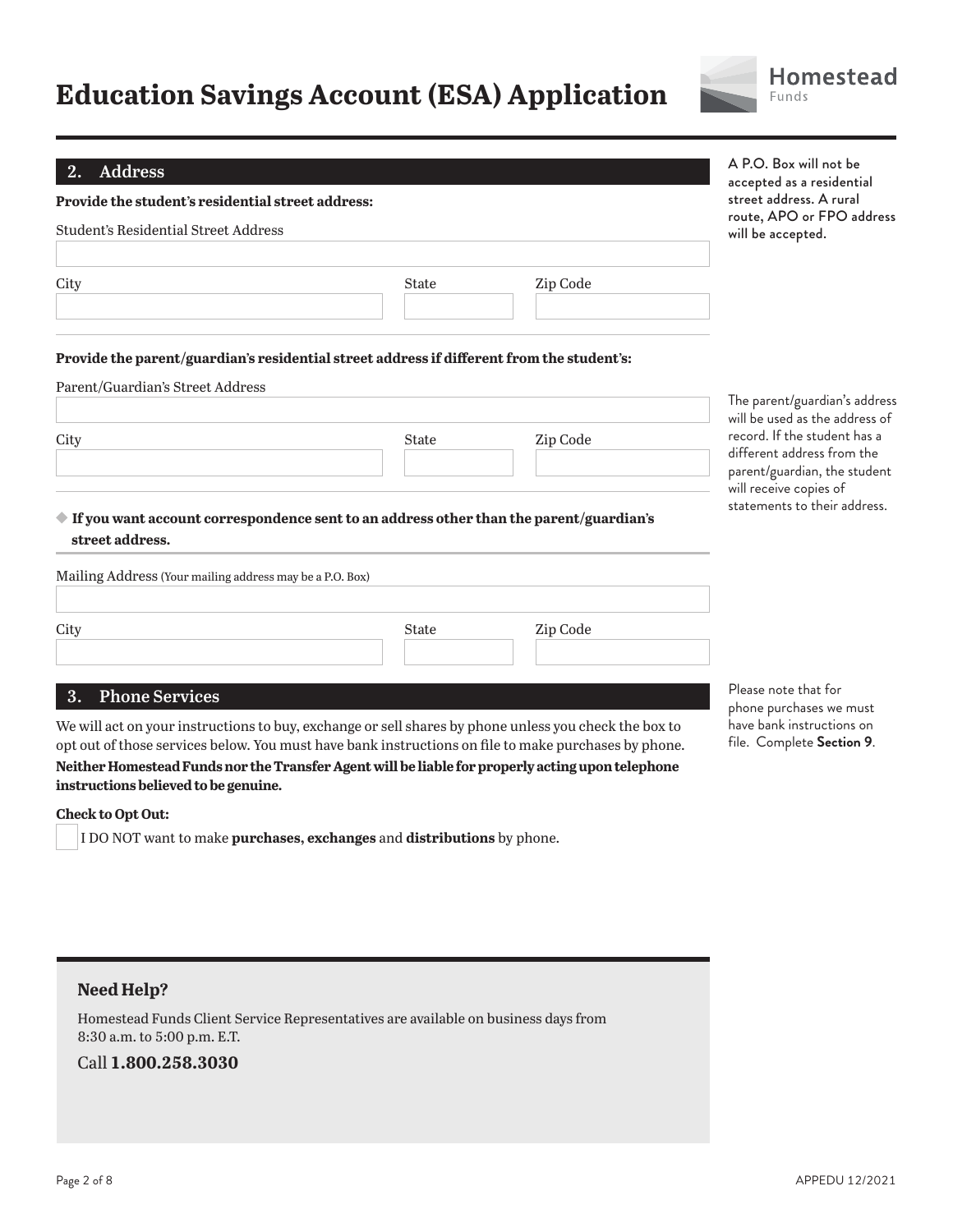# **Education Savings Account (ESA) Application**



# **4. Funding Source**

| <b>Annual Contributions.</b> Each student may receive a total of \$2,000 in Education Savings Account |
|-------------------------------------------------------------------------------------------------------|
| contributions annually.                                                                               |

Total Dollars (\$200 minimum) \$

 Indicate whether this is a contribution for the prior or current tax year. If no tax year is specified, your contribution will be deemed a current-year contribution.

| Prior-year contribution                                                  |  | tax year (yyyy) |  |
|--------------------------------------------------------------------------|--|-----------------|--|
| You have until the tax-filing deadline to make a prior year contribution |  |                 |  |
| Current-year contribution                                                |  | tax year (yyyy) |  |

Indicate method of investment.

By check.

 By ACH transfer. Upon receipt of this application, we will initiate an electronic funds transfer from the account you indicate in **Section 9**.

**Transfer from an existing ESA custodian.** Also complete an IRA and ESA Transfer Form available at **homesteadfunds.com**

## **5. Fund Selections**

| Indicate how the amount in <b>Section 4</b> should be allocated. |                     |      |
|------------------------------------------------------------------|---------------------|------|
| Daily Income Fund (168)                                          | \$<br><sub>or</sub> | $\%$ |
| Short-Term Government Securities Fund (170)                      | \$<br><sub>or</sub> | %    |
| Intermediate Bond Fund (171)                                     | \$<br><sub>or</sub> | %    |
| Short-Term Bond Fund (172)                                       | \$<br><sub>or</sub> | %    |
| Stock Index Fund (174)                                           | \$<br><sub>or</sub> | %    |
| Value Fund (176)                                                 | \$<br><sub>or</sub> | %    |
| Small-Company Stock Fund (178)                                   | \$<br><sub>or</sub> | %    |
| International Equity Fund (180)                                  | \$<br><sub>or</sub> | %    |
| Growth Fund (182)                                                | \$<br><sub>or</sub> | %    |
| Rural America Growth and Income Fund (414)                       | \$<br><sub>or</sub> | %    |
| <b>Total</b> (Must match amount from <b>Section 4)</b>           | \$<br><sub>or</sub> | %    |

If you are opening your new account with a check, ACH transfer, or transferring from another Education Savings Account custodian complete this section. If you are funding your account only by establishing the Automatic Investment Plan, you may skip Sections 4 and 5.

We accept personal checks with preprinted name and address made payable directly to Homestead Funds. We do not accept third-party checks, credit card convenience checks, bank account starter checks, cash or cash equivalents (including money orders, traveler's checks or bearer bonds).

If you are only transferring from another ESA custodian then only provide your fund selections on the IRA and ESA Transfer Form.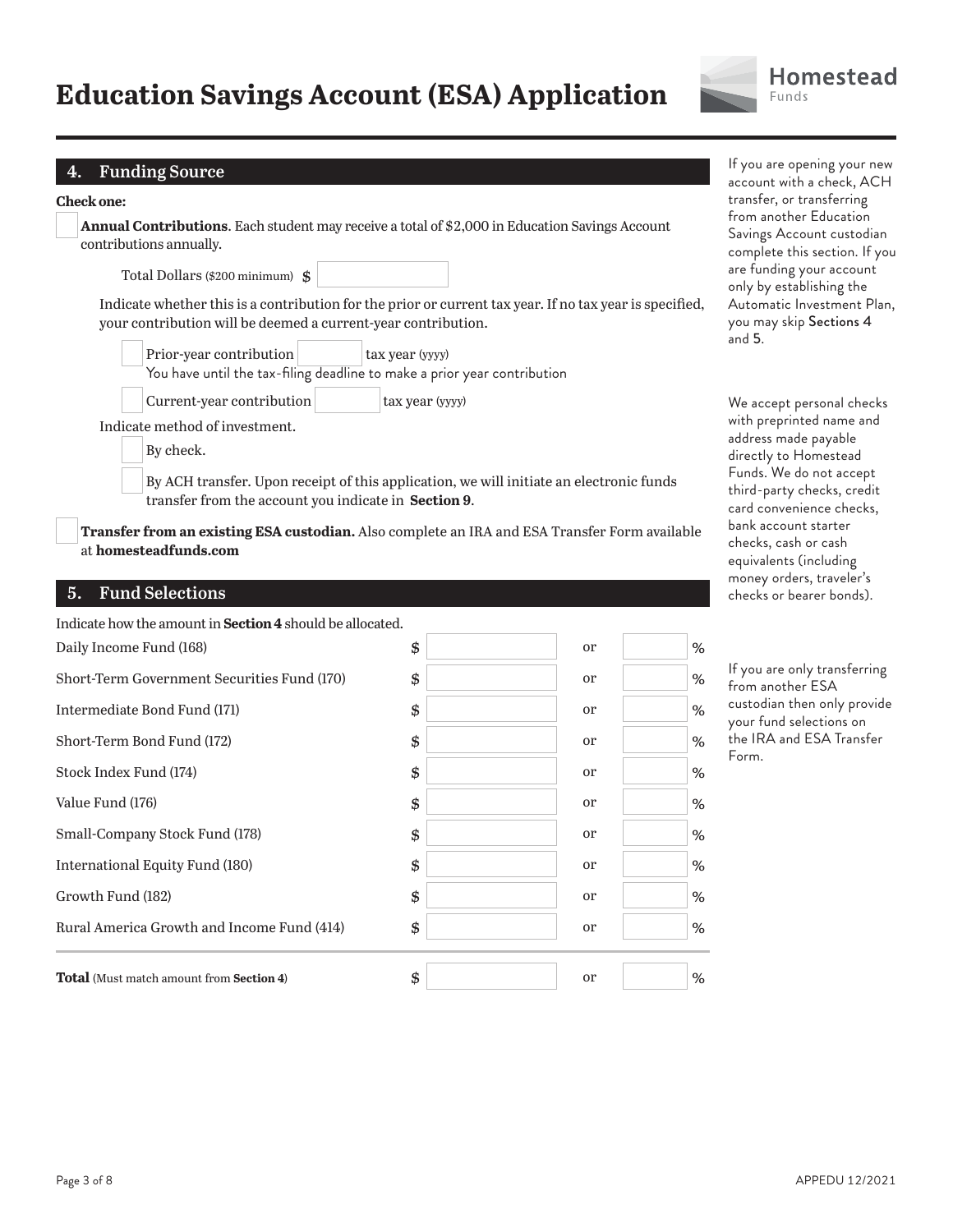

## **6. Automatic Investment Plan**

In addition to or instead of providing an initial investment in **Section 4**, you may elect to fund your account by making regular investments transferred directly from your bank account (complete **Section A**) or paycheck (complete **Section B**).

| A. ACH Transfer from Bank Account |           |                                                                            |                                                                                                                                                                                                                                                                                 |  |
|-----------------------------------|-----------|----------------------------------------------------------------------------|---------------------------------------------------------------------------------------------------------------------------------------------------------------------------------------------------------------------------------------------------------------------------------|--|
| Transfer frequency:               |           |                                                                            |                                                                                                                                                                                                                                                                                 |  |
| Monthly                           | Quarterly | Semi-annually                                                              | Annually                                                                                                                                                                                                                                                                        |  |
|                                   |           | system will schedule the last business day of the month for your purchase. | Purchase Date $\frac{\text{mm}}{\text{dd}/\text{yyyy}}$ — Your automatic purchases will occur on the day you provide or the next business day<br>if the market is closed on your specified day. If you select the 29th, 30th or 31st, for any month without that many days, the |  |
|                                   |           |                                                                            |                                                                                                                                                                                                                                                                                 |  |

**Indicate how much you want to automatically purchase into each fund.**

Daily Income Fund (168) \$

Short-Term Government Securities Fund (170) \$ Intermediate Bond Fund (171) \$ Short-Term Bond Fund (172) \$

Stock Index Fund (174) \$ Value Fund (176) \$ Small-Company Stock Fund (178) \$

International Equity Fund (180) \$ Growth Fund (182) \$ Rural America Growth and Income Fund (414) \$

 **Total** \$

Complete this section to sign up for the Automatic Investment Plan and have money moved regularly from your bank account to your fund account. You must also complete **Section 9**.

| Contributions made           |
|------------------------------|
| automatically are considered |
| current-year contributions   |
| for the year in which they   |
| are received. It is your     |
| responsibility to not exceed |
| the \$2,000 annual ESA       |
| contribution limit.          |
|                              |
|                              |
|                              |
|                              |

## **B. Payroll Deduction**

#### **Select the funds you will be investing in. You do not need to indicate investment amount at this time.**

| Daily Income Fund (168)                     | Value Fund (176)                           |
|---------------------------------------------|--------------------------------------------|
| Short-Term Government Securities Fund (170) | Small-Company Stock Fund (178)             |
| Intermediate Bond Fund (171)                | International Equity Fund (180)            |
| Short-Term Bond Fund (172)                  | Growth Fund (182)                          |
| Stock Index Fund (174)                      | Rural America Growth and Income Fund (414) |

Complete this section to set up an account for receipt of payroll deductions to be sent by your employer. We will mail your new account numbers and other information you will need to provide to your payroll office to initiate deposits.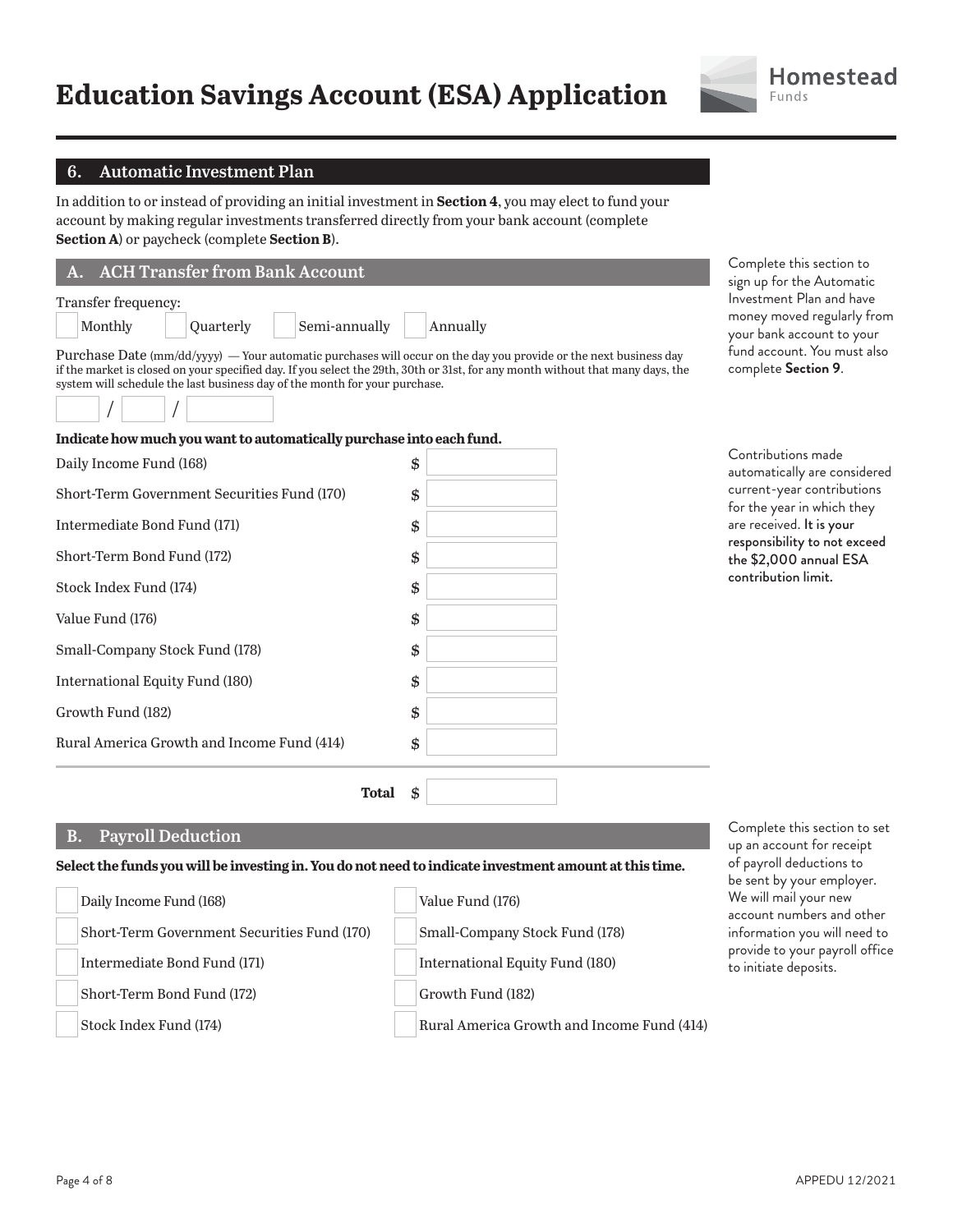

# **7. Dividends and Capital Gains**

**All distributions will be automatically reinvested in your fund account unless you make a different election here.** 

Dividends and Short-Term Capital Gains:

 Pay by Check Sent to Address of Record Pay by Direct Deposit to Bank Account You must also complete Section 9.

Long-Term Capital Gains:

Pay by Check Sent to Address of Record

 Pay by Direct Deposit to Bank Account You must also complete Section 9.

**8. Beneficiary Designation**

Designate who should receive account assets in the event of the student's death. Assets are divided among primary beneficiaries first. If all primary beneficiaries predecease the student, assets are divided among secondary beneficiaries. Attach a separate sheet if you have more than two beneficiaries, and provide all of the information requested here for each beneficiary. Please note beneficiaries must be an eligible family member of the minor and be under the age of 30.

You may view your beneficiary designations when you log into your account at homesteadfunds.com.

| Name         |                                | Relationship                                                                                  | Percent |      |
|--------------|--------------------------------|-----------------------------------------------------------------------------------------------|---------|------|
|              |                                |                                                                                               |         | %    |
|              | Date of Birth (mm/dd/yyyy)     | If minor, name of parent/guardian                                                             |         |      |
| Name         |                                | Relationship                                                                                  | Percent | $\%$ |
|              | Date of Birth (mm/dd/yyyy)     | If minor, name of parent/guardian                                                             |         |      |
|              |                                |                                                                                               |         |      |
|              |                                | <b>Total</b><br>(Percentages listed for Primary Beneficiaries in Section 8A. must total 100%) | 100     | $\%$ |
| <b>B.</b>    | <b>Secondary Beneficiaries</b> |                                                                                               |         |      |
|              |                                | Relationship                                                                                  | Percent |      |
|              | Date of Birth (mm/dd/yyyy)     | If minor, name of parent/guardian                                                             |         | %    |
| Name<br>Name |                                | Relationship                                                                                  | Percent | %    |

(Percentages listed for Secondary Beneficiaries in **Section 8B**. must total 100%) **Total 100** %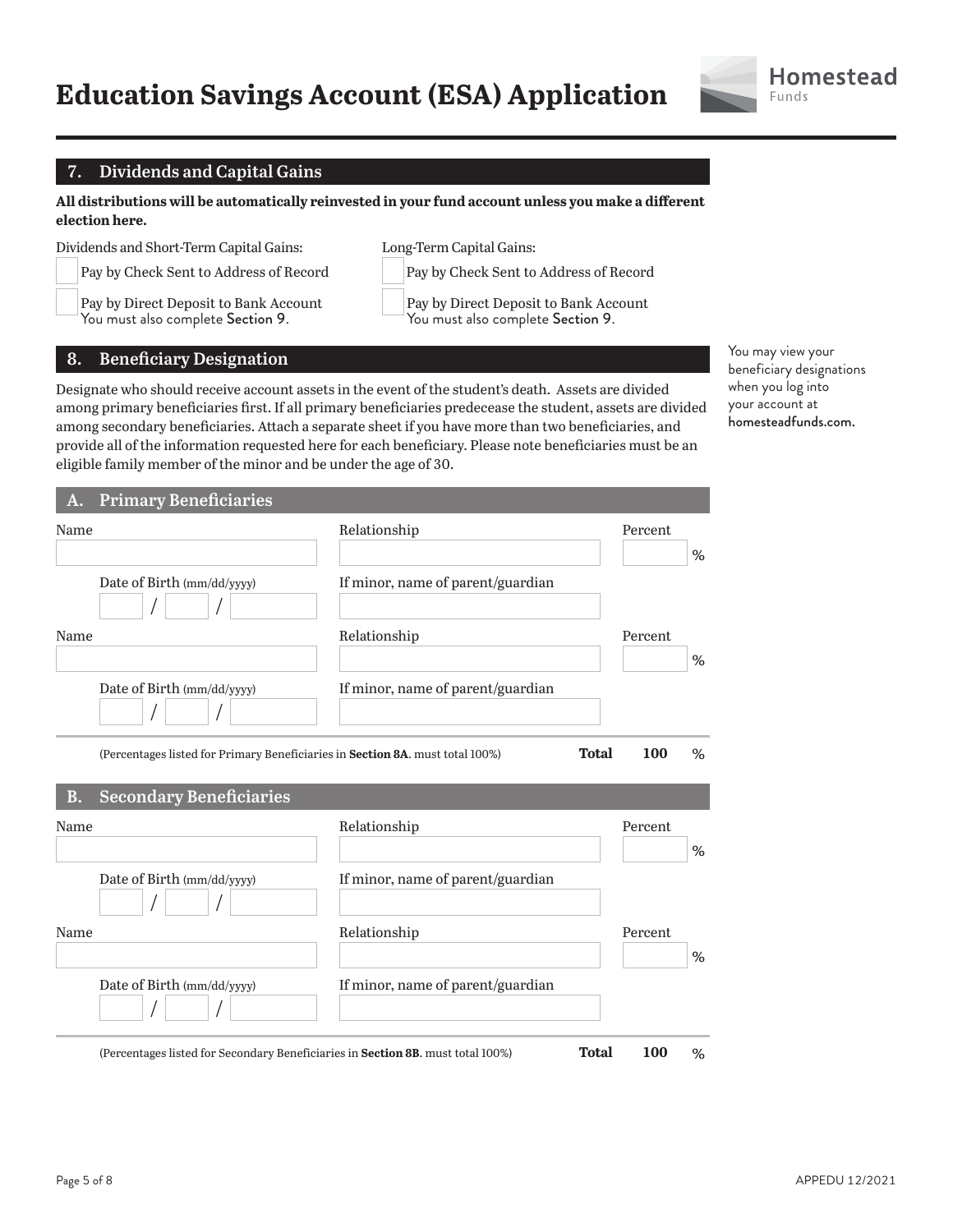

# **9. Bank Information**

By completing this section, you authorize Homestead Funds to deduct money from your bank account via ACH to purchase shares into your Homestead Funds account and to send redemption proceeds via wire or ACH to your bank account of record.

#### **Be sure to complete this section if you:**

- ɕ Elected to send your investment by ACH transfer (**Section 4**)
- **Signed up for the Automatic Investment Plan and chose to have money moved by ACH transfer** from your bank account (**Section 6**)
- ɕ Elected to have distributions deposited directly in your bank account (**Section 7**)
- Want the option of having redemption proceeds deposited directly in your bank account

| Account type. Check one: | Checking |  |
|--------------------------|----------|--|
|                          |          |  |

**Savings** 

|                        | 123 Main Street<br>Anytown, USA 12345-6789 |                                |       |         |
|------------------------|--------------------------------------------|--------------------------------|-------|---------|
| Pay to the<br>Order of |                                            | ZOID                           | \$.   | Dollars |
| Message                |                                            | Signature                      |       |         |
|                        |                                            | 40112466784 22253456089012445M | n 102 |         |

#### **Attach voided check here.**

Check this box if you wish to use your initial purchase check enclosed with this application to establish banking instructions instead of including an additional voided check.

Your request cannot be processed without a voided check or deposit slip for the account you wish to designate as your bank account of record unless you opt for us to use your initial purchase check.

Checks must be preprinted with your name and address. At least one common name must match exactly between your Homestead Funds and bank account. We do not accept starter checks. If you do not have a preprinted check please include a letter from your bank, on their letterhead, confirming your bank account registration, account number and routing number.

# **10. Electronic Delivery**

If you consent, an email will be sent each time your fund materials are available for viewing online. Instructions for accessing your materials will be provided in the email. You may revoke e-delivery consent at any time allowing you to receive printed materials.

#### **I elect to receive notification of the following checked fund documents electronically.**

Trade Confirmations Quarterly Account Statements Prospectus & Shareholder Reports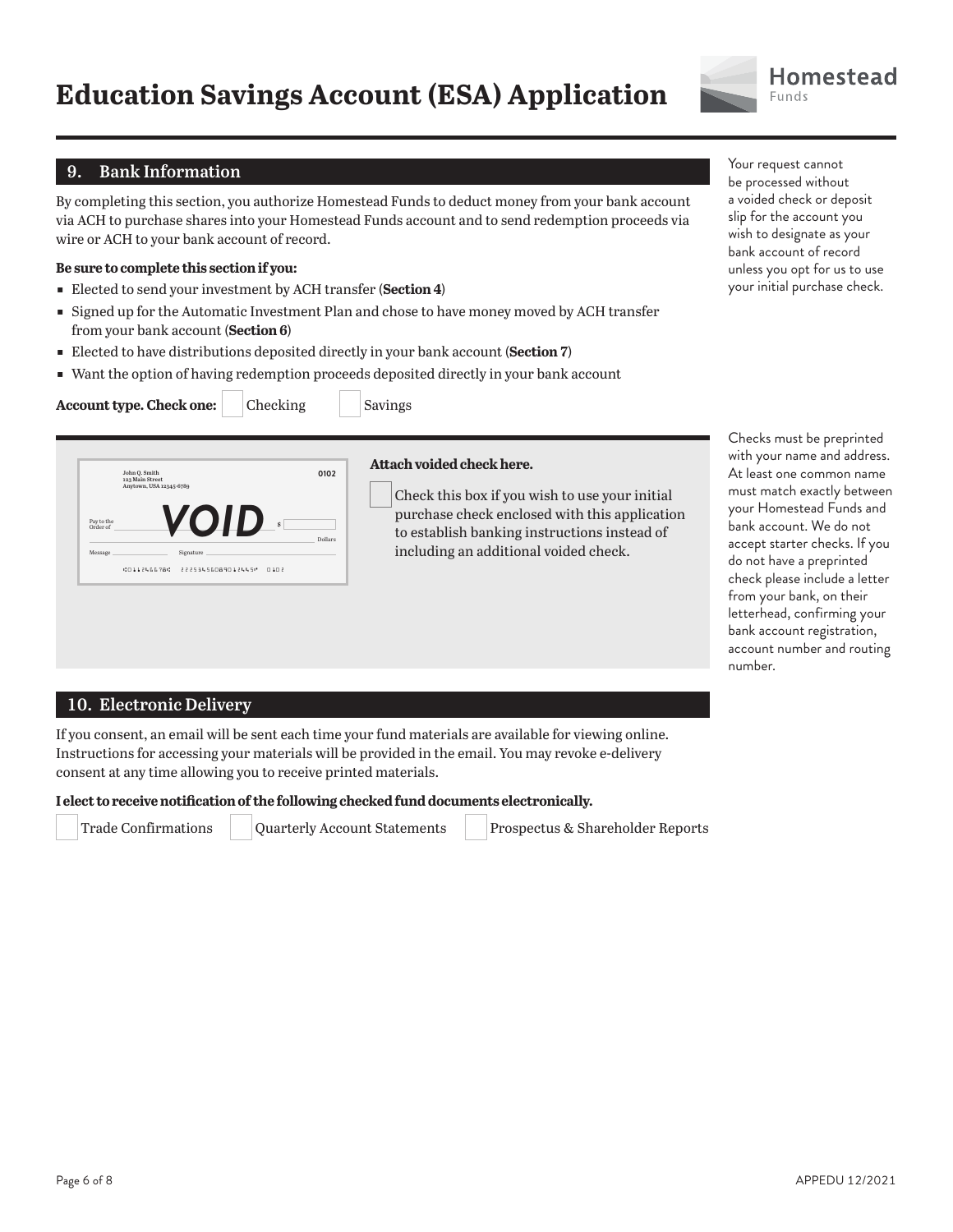

# **11. Certifications and Signatures**

By certifying this application, I represent and warrant that:

- **1.** I have the full right, power and authority to make the investment applied for and I am of legal age in my state of residence.
- **2.** I have read the Homestead Funds prospectus and this application and agree to be bound by the terms. I also agree that any shares purchased now or later are and will be subject to the terms of the Homestead Funds' prospectus as revised from time to time. I have also read and agree to the terms of the ESA Custodial Agreement. The Homestead Funds prospectus and ESA Custodial Agreement are available at **homesteadfunds.com** or by calling **800.258.3030.**

I acknowledge that under certain circumstances specified by state law, Homestead Funds may be required to transfer my account assets to my state as abandoned property (i.e. escheated). I may consult my state's website or call my state government's escheatment customer service number for more details.

- **3.** I am a U.S. citizen or resident and I certify, under penalty of perjury, that the Social Security Numbers shown on this form are my correct Taxpayer Identification Number and the correct Tax Identification Number for the student.
- **4.** I additionally represent and warrant that:
	- **a.** If making an annual contribution to an ESA, that the student is less than 18 years old or is a 'special needs' student and that all contributions made on a student's behalf to this or any other ESA do not exceed \$2,000 in a single tax year.
	- **b.** If transferring an existing ESA, that the student is less than 30 years old or is a 'special needs' student.
	- **c.** If this is a contribution from a corporate entity, that the donor has the requisite authority to sign this application on behalf of such entity and that the establishment of the account and contribution thereto have been duly approved by all requisite corporate actions.
- **5.** I acknowledge that adverse income tax consequences (including possible penalties) may apply for providing false or incorrect information and certify that the information provided is accurate and correct.
- **6.** The information in this application pertaining to account ownership, investing, funding, options and this disclosure will apply to any new fund into which my shares may be exchanged.
- **7.** If I request transfers to or from my bank account in this application or at any time, including by telephone, electronically or otherwise, you are authorized to make those requested transfers (and to make, if necessary, adjusting transfers if any amounts are transferred in error). I understand that I can end this authorization at any time by notifying you in writing or by telephone.

**Be sure to sign this form on the next page. We cannot act on your instructions without all required signatures.**

# **You must sign this form in Section 11 continued on the next page.**